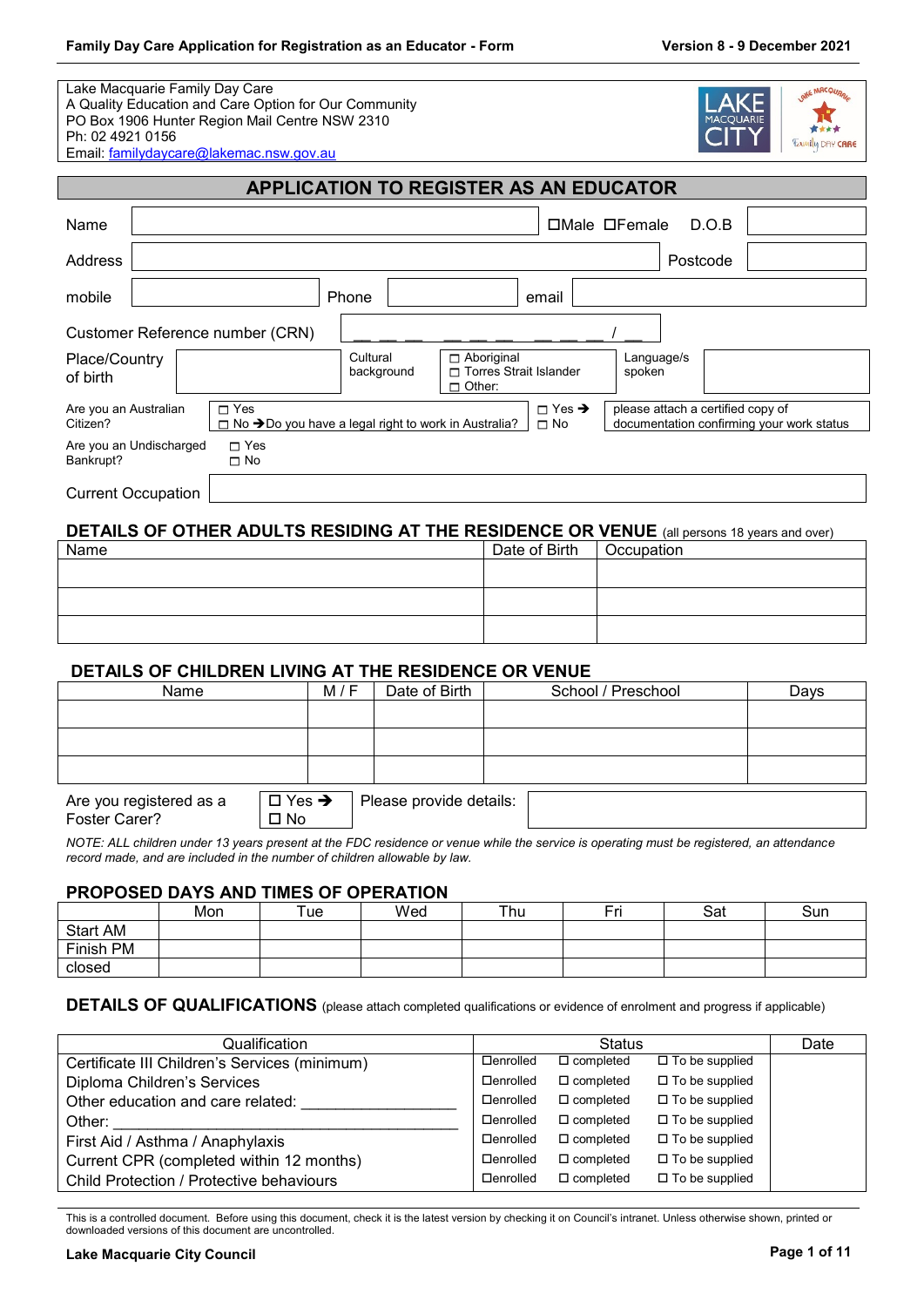#### **COMPLIANCE HISTORY STATEMENT / FITNESS AND PROPRIETY** (Regulation 143)

Have you ever been *registered* with another FDC Service/Approved Provider or held a Home-Based license (with a state or territory authority)? *(Previous registrations will be confirmed)*

 $\Box$  No  $\Box$  Yes – please provide details:

| prodoo provido dotalio.          |                    |                     |
|----------------------------------|--------------------|---------------------|
| Registering Service / authority: | Period registered: | Reason for leaving: |
|                                  |                    |                     |
|                                  |                    |                     |
|                                  |                    |                     |
|                                  |                    |                     |

Have you ever been subject of any *compliance action or disciplinary proceedings* raised in relation to a previous registration, current or former education and care services law or regulations, a children's services law, an education law, or any applicable Regulations? (please refer to Table 1)

 $\square$  No  $\square$  Yes – please provide details:

Are you or have you ever been subject of *workplace proceedings or allegation* (including investigation or disciplinary action) relating to poor performance, conflict or breach of organisational policy/requirements?

| $\Box$ No | □ Yes – please provide details: |
|-----------|---------------------------------|
|           |                                 |

Outcome:

Outcome:

Are you or have you ever been subject to a *prohibition or suspension notice* under the *Education and Care Services National Law*?

 $\Pi$  No  $\Pi$  Yes – please provide details:

| . |  |    |
|---|--|----|
|   |  | ıю |
|   |  |    |
|   |  |    |

Have you ever held or applied for a licence, approval, registration, certification or other authorisation under the National Law which the regulatory authority refused, refused to renew, suspended or cancelled (for example as a nominated supervisor, person in day-to-day charge, person with management or control, or former educator)?

 $\Pi$  No  $\Pi$  Yes – please provide details:

| Jutcome. |  |
|----------|--|
|          |  |

Do you or any residents of the premises have any *medical conditions* that may affect your ability to provide a compliant and quality education and care service?

 $\Pi$  No  $\Pi$  Yes – please describe/explain:

| ---<br>-------------------------- |                                   |                                    |
|-----------------------------------|-----------------------------------|------------------------------------|
| onditionٽ                         | How might it affect your ability? | How would you plan to manage this? |
|                                   |                                   |                                    |
|                                   |                                   |                                    |

Are you or any residents of the premises taking any *medications* that may affect your ability to provide a compliant and quality education and care service?

#### $\Box$  No  $\Box$  Yes – please describe/explain:

|  | How might it affect your ability? | ■ How would you plan to manage this? |
|--|-----------------------------------|--------------------------------------|
|  |                                   |                                      |

We invite you to now share some more information, so we can learn a little more about you, and develop an idea of how we can best assist you in becoming an educator.

This is a controlled document. Before using this document, check it is the latest version by checking it on Council's intranet. Unless otherwise shown, printed or downloaded versions of this document are uncontrolled.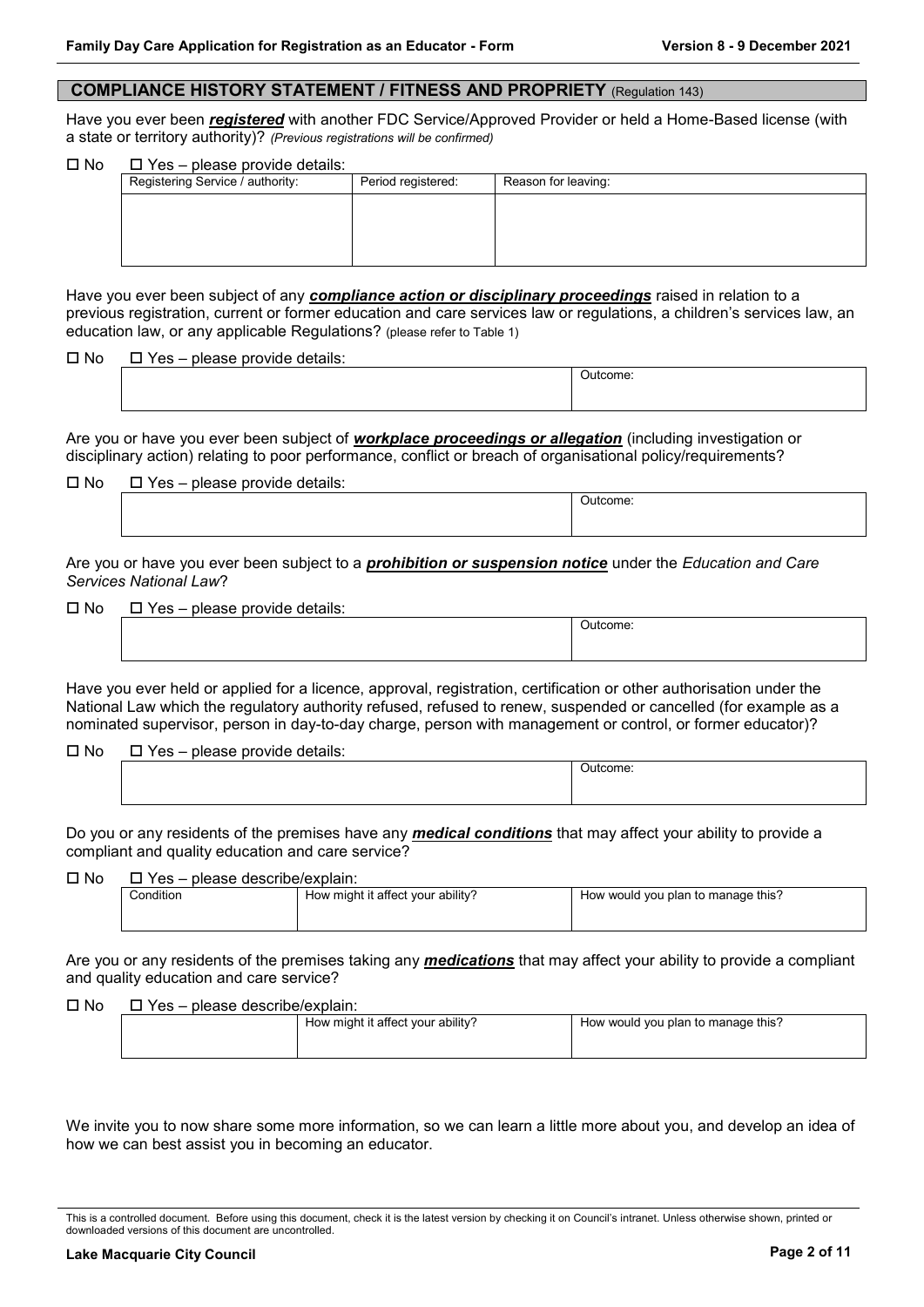# **MOTIVATION AND EXPERIENCE**

Please describe why you are interested in becoming a FDC Educator

Tell us about any experience you have in caring for or working with children

What have you enjoyed the most?

What have you found most difficult / challenging?

How will other people describe you as an Educator? (what key attributes demonstrate your ability to provide a quality education and care service)

What various tasks, responsibilities and skills do you believe are involved in being an Educator?

What experience have you had in relation to administration and management?

| How do you manage:             |  |
|--------------------------------|--|
| Keeping records accurate and   |  |
| up to date                     |  |
| Maintaining confidentiality of |  |
| information                    |  |
| Having variable income /       |  |
| vacancies / taking leave       |  |
| Prioritising tasks             |  |
|                                |  |

What experience have you had with work health and safety?

How do you maintain your ongoing learning / professional development?

What experience have you had with continuous or ongoing improvement systems?

This is a controlled document. Before using this document, check it is the latest version by checking it on Council's intranet. Unless otherwise shown, printed or downloaded versions of this document are uncontrolled.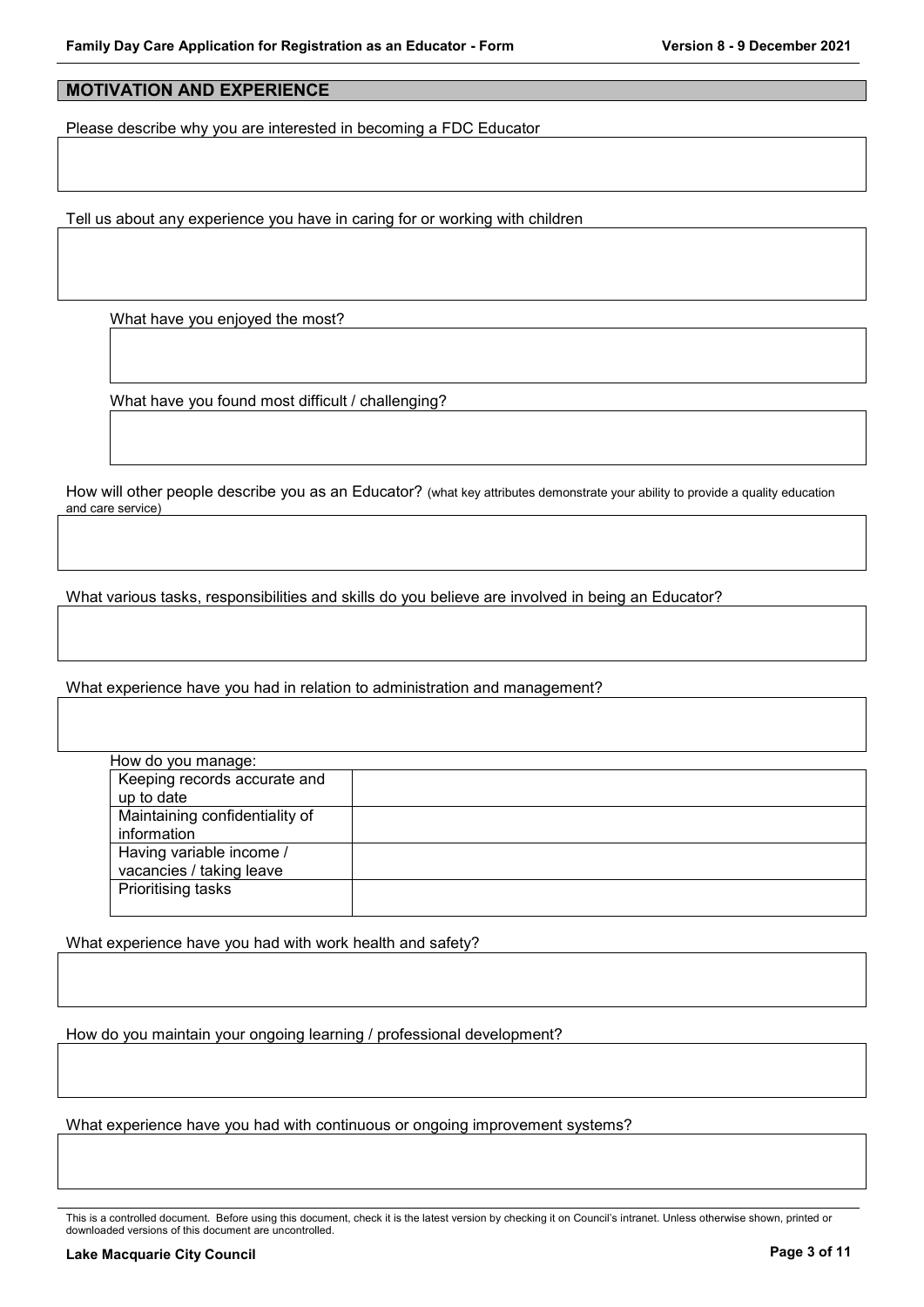## **COMMUNICATION / WORKING WITH OTHERS**

What impacts of providing FDC have you discussed with your family and household (*or residents of the residence where you will be delivering your service if applicable)?*

What changes might you need to make to respond to these impacts?

What are your expectations of the Coordination Unit team?

How will you best work with them?

Tell us about a time you were able to 'work' successfully with someone and build a relationship, even when you had differing ideas or opinions, or you may not have personally liked each other: Why was the interaction / situation difficult? What did you do? What was the outcome?

Briefly describe a situation that demonstrates your ability to effectively resolve conflict (between adults):

Describe a time when you disagreed with a rule or policy, or you handled a situation that seemed unfair or unethical:

What was the situation? What approach did you take? What was the outcome?

Describe a decision or situation that you would handle differently if you had your time over:

What happened? What led to the original action? What made you change your mind? What would you do differently? What did you learn?

What has been the best 'work' experience/role/job you have ever had?

What was the worst?!

What was different between the two experiences?

What are the best things that you or 'work' supervisors and colleagues have done that you wish everyone did?

This is a controlled document. Before using this document, check it is the latest version by checking it on Council's intranet. Unless otherwise shown, printed or downloaded versions of this document are uncontrolled.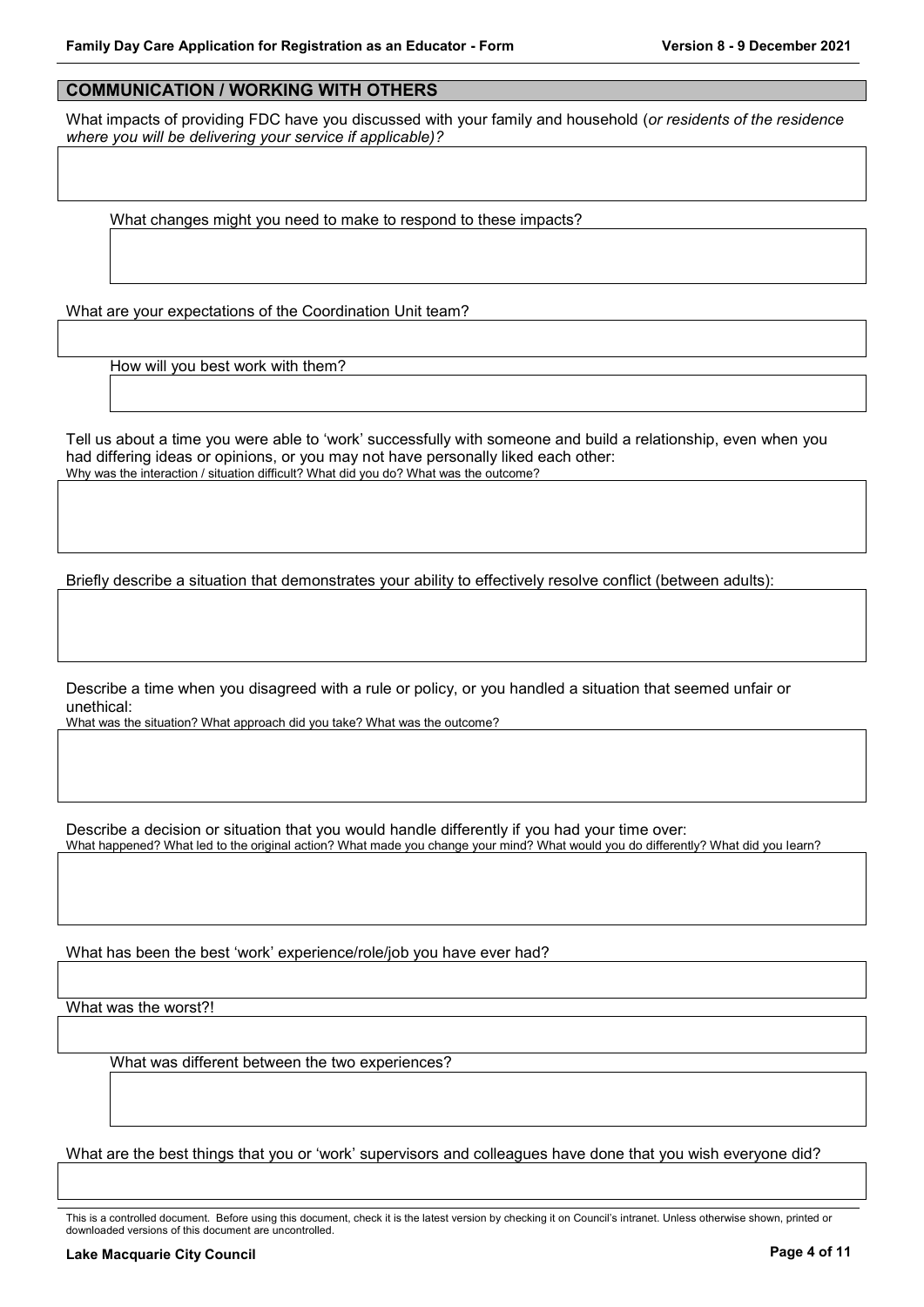# **HEALTH AND SAFETY**

Please describe how the residence / venue is suitable and safe for the provision of care (please refer to attachment):

| How will you provide / how will you manage: |  |
|---------------------------------------------|--|
| Upkeep and maintaining                      |  |
| the premises                                |  |
|                                             |  |
| Purchase and maintaining                    |  |
| toys / equipment                            |  |
|                                             |  |
| Preventing child access to                  |  |
| dangerous / poisonous                       |  |
| materials / products                        |  |
| Smoke, (illicit) drug and                   |  |
| alcohol-free environment                    |  |
|                                             |  |
| Adequate shade                              |  |
|                                             |  |
|                                             |  |
| Safe fencing                                |  |
|                                             |  |
|                                             |  |
| Fire protection equipment                   |  |
|                                             |  |
|                                             |  |
| Safe transport and outings                  |  |
| with children                               |  |
|                                             |  |
| Responding to                               |  |
| emergencies                                 |  |
|                                             |  |

#### How will you manage risks associated with:

| Water hazards<br>Include pools, spas, ponds etc on<br>the premises or in the vicinity |  |
|---------------------------------------------------------------------------------------|--|
| Glass and glazing<br>Windows, furniture inserts, display<br>cabinets etc              |  |
| Pets                                                                                  |  |
| Feeling under stress and<br>personal wellbeing                                        |  |

How will you manage any other significant risks to the premises, or in the vicinity of the premises?

| hazard | How manage |
|--------|------------|
|        |            |
|        |            |
|        |            |
|        |            |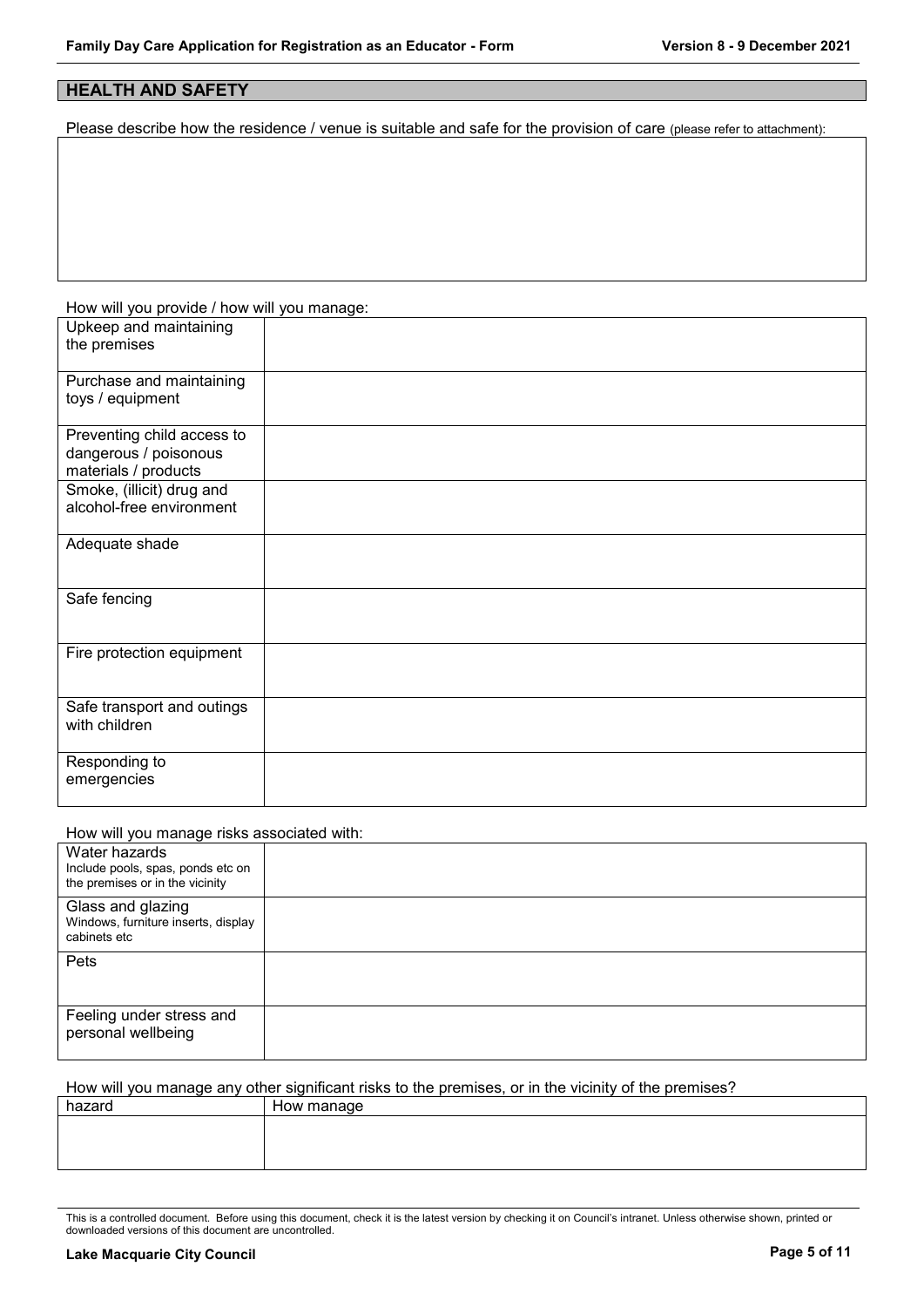#### **PROGRAM AND ROUTINE**

| What learning do you feel is important, and |  | What kinds of play activities and experiences do you<br>do with children? |
|---------------------------------------------|--|---------------------------------------------------------------------------|
| $0 - 12$                                    |  |                                                                           |
| months                                      |  |                                                                           |
|                                             |  |                                                                           |
| 12 months $-$                               |  |                                                                           |
| 2 years                                     |  |                                                                           |
|                                             |  |                                                                           |
|                                             |  |                                                                           |
| $2 - 3$ years                               |  |                                                                           |
|                                             |  |                                                                           |
|                                             |  |                                                                           |
|                                             |  |                                                                           |
| $\overline{3}$ – 6 years                    |  |                                                                           |
|                                             |  |                                                                           |
|                                             |  |                                                                           |
| $6 - 13$ years                              |  |                                                                           |
|                                             |  |                                                                           |
|                                             |  |                                                                           |
|                                             |  |                                                                           |

Describe the parenting style your family used when raising you as a child

What do you now do the same or differently when working with children?

What strategies do you use for supporting children's behaviour?

How effective do you find these?

What is your understanding of the Early Years Learning Framework?

What experience do you have in planning purposeful experiences for children and documenting learning outcomes?

Please attach an example if you have one (removing any identifying information)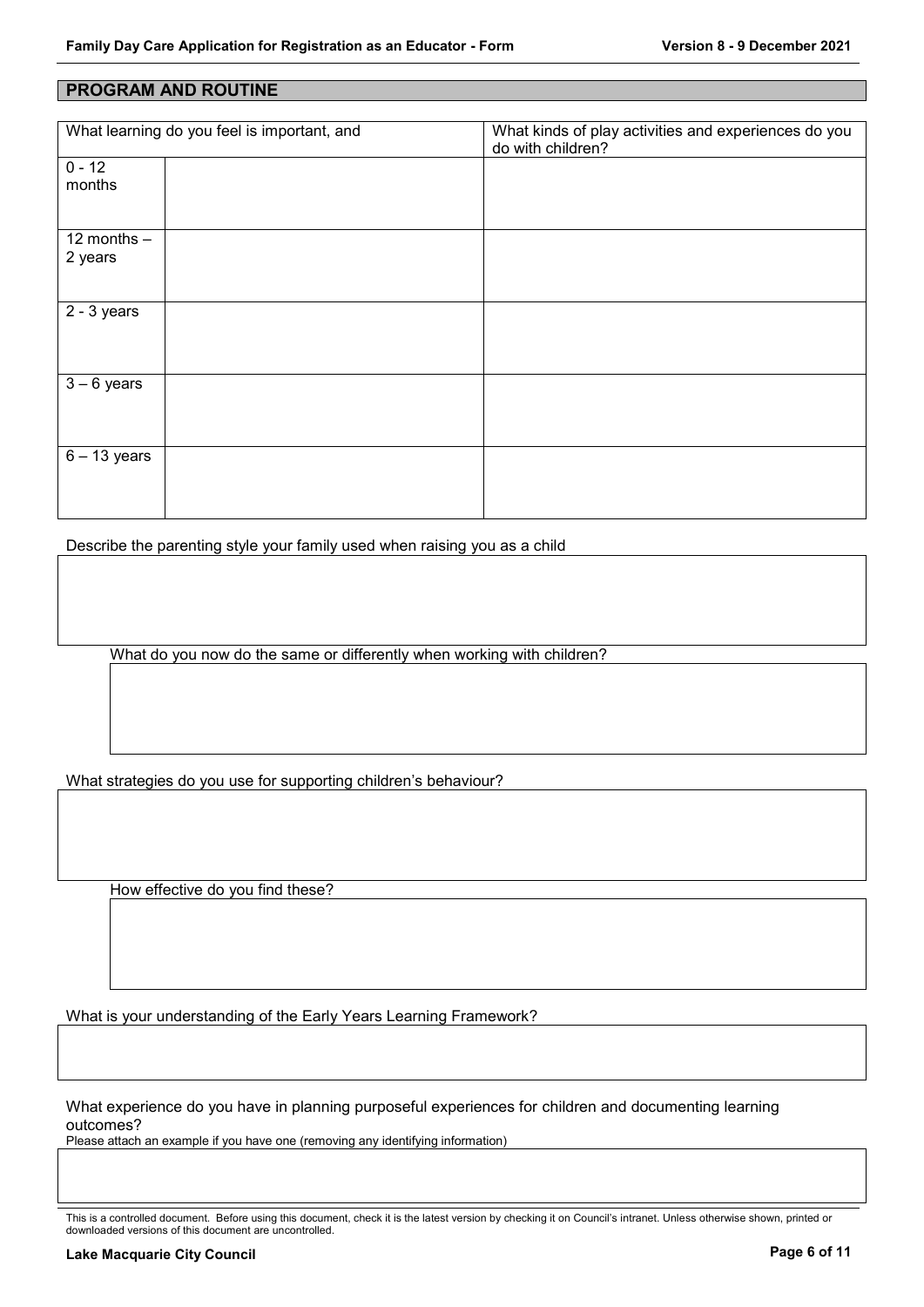### What do the following phrases mean to you?:

Working together

Leading at all levels

#### Shaping our Future

# **EMPLOYMENT HISTORY**

| Period<br>From  to | Name and Address<br>Of Employer | Name and Telephone<br>Number of Supervisor | Position Held | Reason for Leaving |
|--------------------|---------------------------------|--------------------------------------------|---------------|--------------------|
|                    |                                 |                                            |               |                    |
|                    |                                 |                                            |               |                    |
|                    |                                 |                                            |               |                    |
|                    |                                 |                                            |               |                    |
|                    |                                 |                                            |               |                    |
|                    |                                 |                                            |               |                    |
|                    |                                 |                                            |               |                    |
|                    |                                 |                                            |               |                    |
|                    |                                 |                                            |               |                    |
|                    |                                 |                                            |               |                    |

# **REFEREES** (non-family – preferably at least one 'supervisor')

#### Please nominate 2 referees. LMFDC will contact referees either by phone or email.

| Name:                        | Name:                        |  |
|------------------------------|------------------------------|--|
| Address:                     | Address:                     |  |
| Contact number:              | Contact number:              |  |
| Relationship to<br>applicant | Relationship to<br>applicant |  |
| Email address:               | Email address:               |  |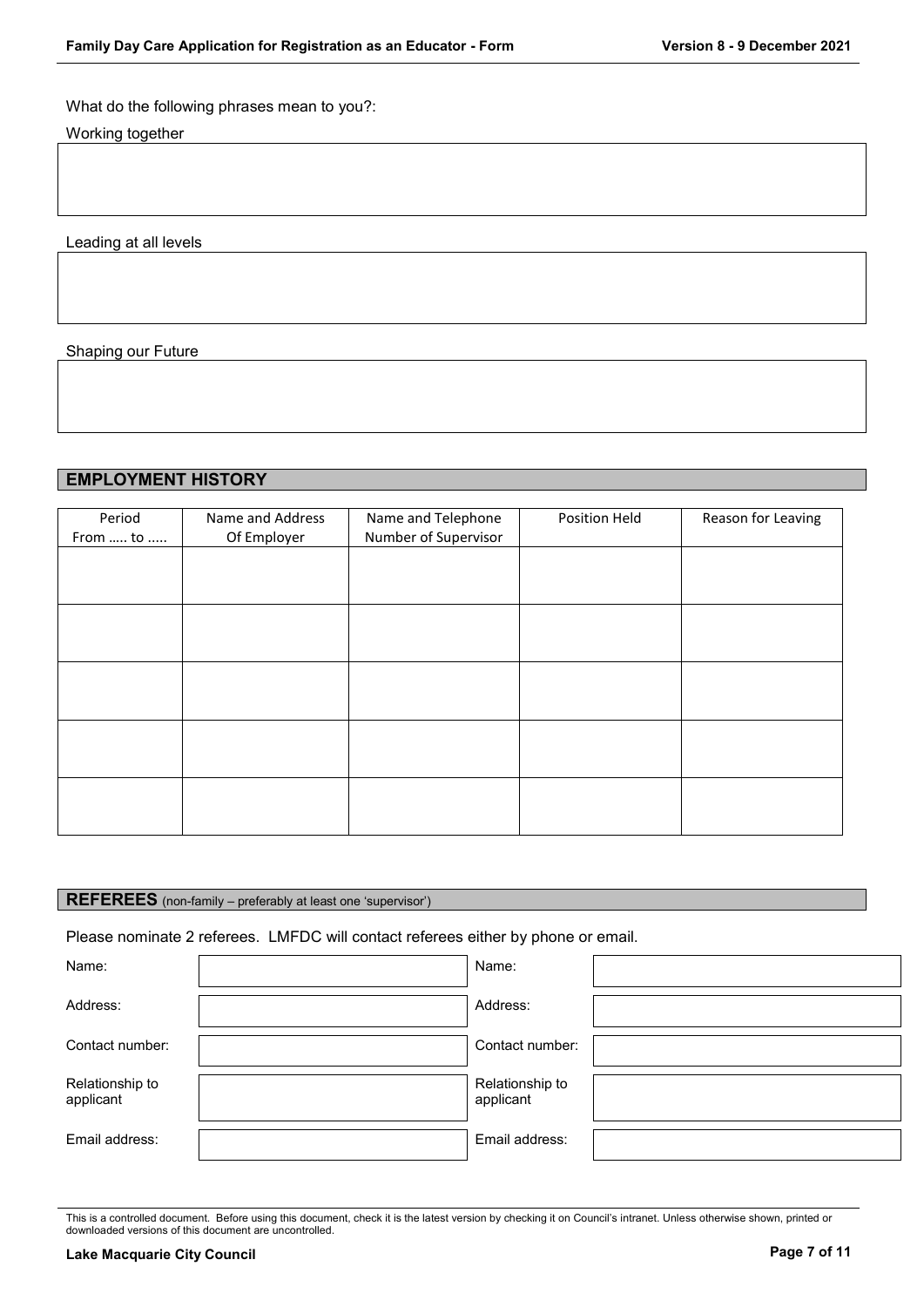## **KEY EDUCATOR RESPONSIBILITIES and ENGAGEMENT ARRANGEMENT**

I understand that:

- Educators and adult household residents must hold current Working With Children Check clearance at all times
- Educators and adult household residents must supply current (less than 6 months old) National Criminal History Policy Check
- Educators must hold current Public Liability Insurance coverage at all times
- Educators must provide Medical clearance prior to registration, or as requested by Council
- $\Box$  Educators and adult household members may be required to be fully COVID-19 vaccinated according to any applicable Public Health Order in force.
- Educators may only care for children who are registered with LMFDC while providing their education and care service
- $\Box$  Children are not to be left with anyone else at any time only the registered Educator, LMFDC staff or authorised persons can supervise children.
- $\square$  Educator family members or visitors must not be left alone with FDC children at any time.
- Educators may only care for no more than 7 children in total under 13 years of age, including any children who reside at the FDC premises, and never more than 4 who have not yet commenced school.
- Educators must register their own children (under the age of 13 years) with LMFDC, and make and keep a record of their attendance while providing their FDC service
- Educators are not able to claim any government fee assistance for their own or their partner's children, or children who reside at the premise, or who may be attending another FDC service on a day when the Educator or their partner are providing a FDC service
- The number of relative children an Educator may care for (including niece/nephew, cousin, great/grandchild) is less than 50% of the total number of children using FDC with them

I further understand that:

- Educators are self-employed and no employment relationship exists between them and Council
- Educators are independent contractors and must abide by the Work Health and Safety Act 2011
- Council advises educators to seek independent financial and accounting advice
- Council advises educators to seek independent advice on insurance needs (eg, Ambulance cover, Personal accident insurance, Income protection)
- Council advises educators to seek independent medical advice on occupational health risks (including manual handling, communicable diseases and immunisation)
- $\Box$  Educators must comply at all times with the terms of a Registration Agreement, that is completed upon successful registration.

This information is collected in compliance with the principles of the Privacy and Personal Information Protection Act 1998 and accordingly will only be used for the purpose for which it is being collected in emergencies or as otherwise required or authorised by law.

#### **ATTACHED**

*Please check that the following documentation is attached to your application:*

- *Certified copies* of two (2) forms of identification
- *Certified copy* of documentation confirming work status (if not an Australian resident)
- □ Resident Roles and Responsibilities Acknowledgement (if applicable)
- $\Box$  Copy of rates notice, or other documentation as evidence of ownership of premises (if applicable)
- Owner / Landlord Consent (and evidence of ownership) (if applicable)
- □ Body Corporate consent (if applicable)
- Copy of Qualifications (if applicable)
- Copy of approved First Aid / Asthma management / Anaphylaxis management / CPR qualification (if available)
- $\Box$  Copy of relevant approved Child Protection training / qualifications (if applicable)
- $\Box$  Copy of relevant WHS training / qualifications (if applicable)
- Attachment 1 Map of proposed Education and Care area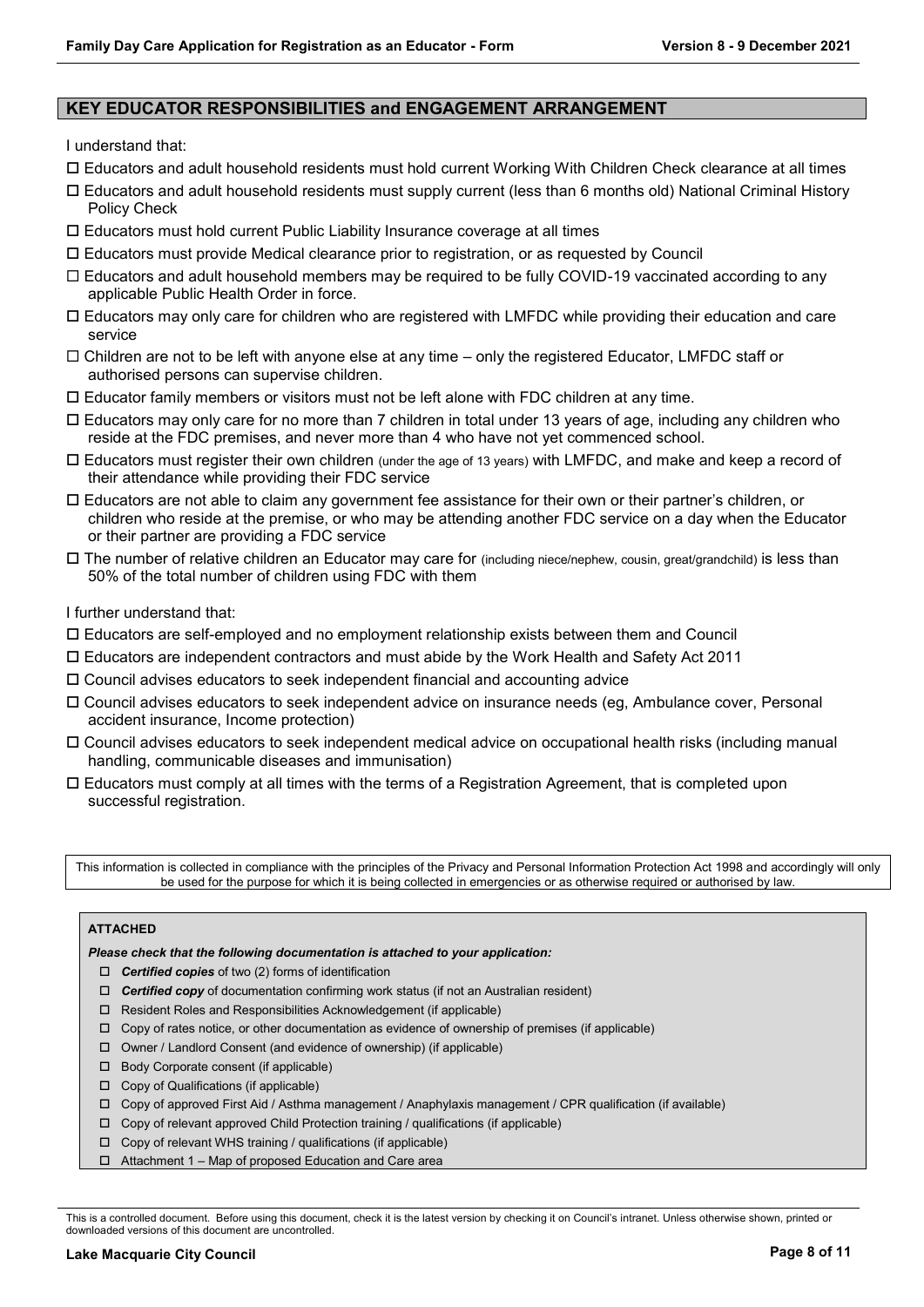|                                     | DECLARATION - to be signed in the presence of a registered JP witness                                                                 |            |          |
|-------------------------------------|---------------------------------------------------------------------------------------------------------------------------------------|------------|----------|
| 1 Insert the name,                  | l <sub>1</sub>                                                                                                                        |            |          |
| occupation and<br>address of person | Full name                                                                                                                             | Occupation |          |
| making the                          | Of                                                                                                                                    |            |          |
| declaration                         | <b>Address</b>                                                                                                                        | Town       | Postcode |
|                                     | make the following declaration under the Statutory Declarations Act 1959:                                                             |            |          |
|                                     | I have been convicted of: - (Please only tick if applicable)                                                                          |            |          |
|                                     |                                                                                                                                       |            |          |
| □                                   | a crime or offence involving the death of another person; or                                                                          |            |          |
| □                                   | a sex-related offence or crime, including offences of sexual assault against an adult or minor, child pornography, or an indecent act |            |          |
| involving a minor; or               |                                                                                                                                       |            |          |
| □                                   | a crime involving dishonesty, fraud, money laundering, insider dealing or any other financial offence or crime, including those under |            |          |
|                                     | legislation relating to companies, banking, insurance or other financial services.                                                    |            |          |
|                                     | I have been convicted, found guilty, received an on-the-spot fine or court order relating to:-                                        |            |          |
| □                                   | an apprehended violence order or protection order made against me; or                                                                 |            |          |
| □                                   | one or more traffic offences involving speeding more than 30 kilometres over the speed limit, injury to a person or damage to         |            |          |
| property; or                        |                                                                                                                                       |            |          |
| □                                   | a crime or offence relating to the consumption, dealing in, possession or handling of alcohol, a prohibited drug, narcotic or other   |            |          |
| prohibited substance; or            |                                                                                                                                       |            |          |
| □                                   | a crime or offence involving violence against or the injury of another person.                                                        |            |          |
|                                     |                                                                                                                                       |            |          |
|                                     | I have been convicted of any offence including an offence:-                                                                           |            |          |
| □                                   | relating to the presence of prescribed concentration of alcohol in a person's blood;                                                  |            |          |
| □                                   | relating to driving while under the influence of alcohol or any other drug;                                                           |            |          |

- $\Box$  relating to driving a motor vehicle negligently if the person is found guilty is, by way of penalty, sentenced to imprisonment or fined a sum of not less than \$200;
- $\Box$  relating to driving a motor vehicle upon a road or road-related areas furiously or recklessly or at a speed or in a manner which is dangerous to the public;
- $\Box$  relating to menacing driving;
- $\square$  relating to failing to stop after an accident;
- relating to refusing to produce a driver licence when required, refusing to state a name or home address or stating a false name or home address;
- $\Box$  relating to driving while unlicensed;
- $\Box$  any other offence under the road transport legislation if the court orders the disqualification of the person found guilty from holding a driver licence.

#### **I declare that the information contained in this entire application is accurate and correct.**

**I understand that a person who intentionally makes a false statement in a statutory declaration is guilty of an offence under section 11 of the** *Statutory Declarations Act 1959***, and I believe that the statements in this declaration are true in every particular.**

| Signature:        |                                                                                                                                                                                                                       |          | Date:                      |          |
|-------------------|-----------------------------------------------------------------------------------------------------------------------------------------------------------------------------------------------------------------------|----------|----------------------------|----------|
|                   | Signature of person making the declaration                                                                                                                                                                            |          |                            |          |
| Declared at:      |                                                                                                                                                                                                                       | of<br>on |                            | 20       |
|                   | Place                                                                                                                                                                                                                 | day      | month                      | year     |
| <b>Before me:</b> |                                                                                                                                                                                                                       |          |                            |          |
|                   | Full name of person before whom the declaration is made                                                                                                                                                               |          | Qualification / Occupation |          |
| Of:               |                                                                                                                                                                                                                       |          |                            |          |
|                   | <b>Address</b>                                                                                                                                                                                                        | Town     |                            | Postcode |
|                   | $\Box$ I saw the face of the declarant OR<br>$\Box$ I did not see the face of the declarant because s/he was wearing a face covering,<br>but I am satisfied that s/he has a special justification for not removing it |          |                            |          |
| <b>AND</b>        |                                                                                                                                                                                                                       |          |                            |          |
|                   | $\Box$ I have known the person for at least 12 months OR $\Box$ I confirmed the person's identity with:                                                                                                               |          |                            |          |
| Signed:           |                                                                                                                                                                                                                       |          |                            |          |
|                   | Signature of person before whom the declaration is made                                                                                                                                                               |          | JP Number                  |          |
|                   |                                                                                                                                                                                                                       |          |                            |          |

*Note 1* A person who intentionally makes a false statement in a statutory declaration is guilty of an offence, the punishment for which is imprisonment for a term of 4 years — see section 11 of the *Statutory Declarations Act 1959*. *Note 2* Chapter 2 of the *Criminal Code* applies to all offences against the *Statutory Declarations Act 1959* — see section 5A of the *Statutory Declarations Act 1959*.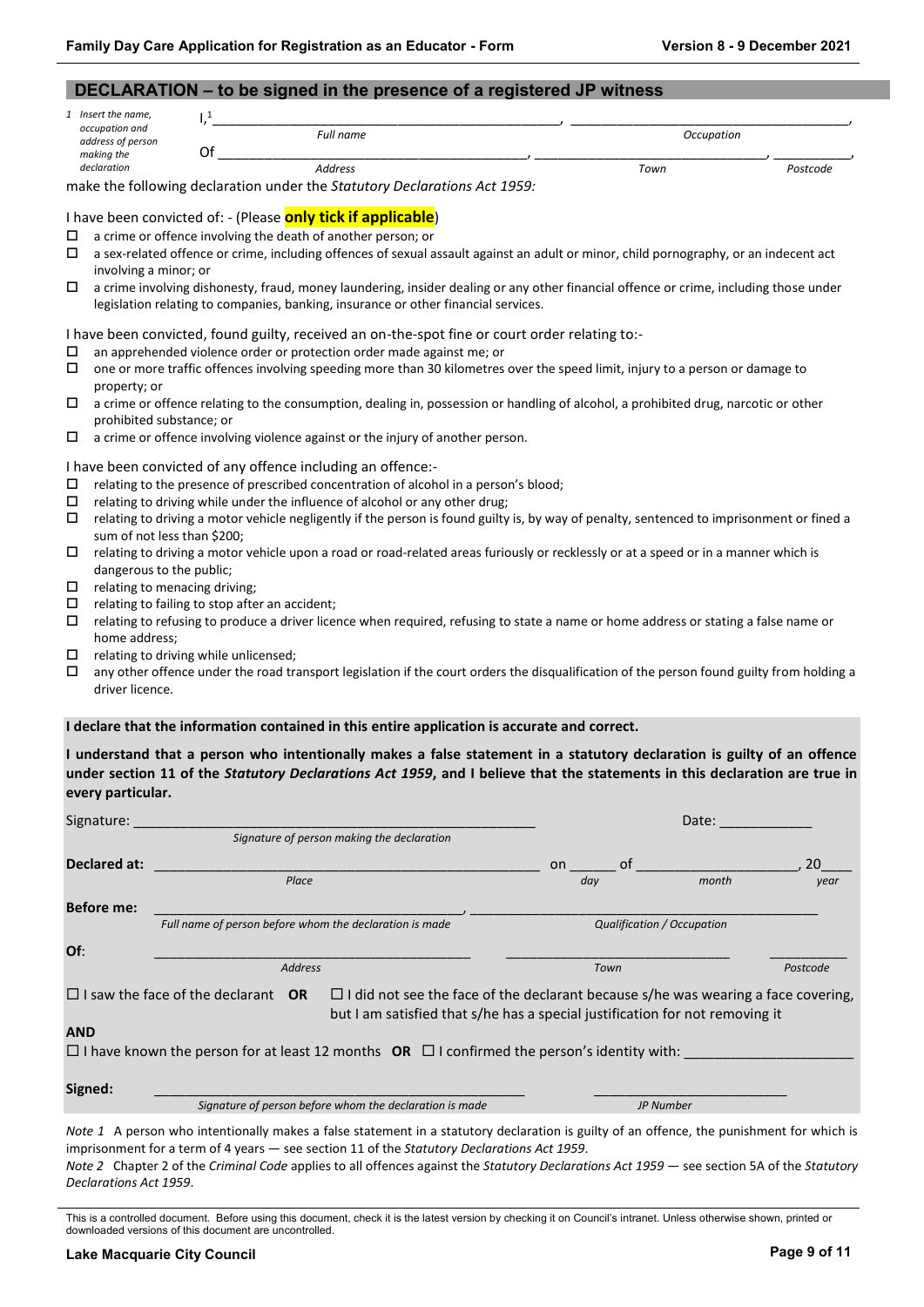# **ATTACHMENT 1 MAP OF PROPOSED EDUCATION AND CARE AREA**

Please provide details of the area that you propose to use for education and care. Include all areas that would be accessible to children and families whilst conducting your education and care service. Please mark areas that you would make inaccessible.

This is a controlled document. Before using this document, check it is the latest version by checking it on Council's intranet. Unless otherwise shown, printed or downloaded versions of this document are uncontrolled.